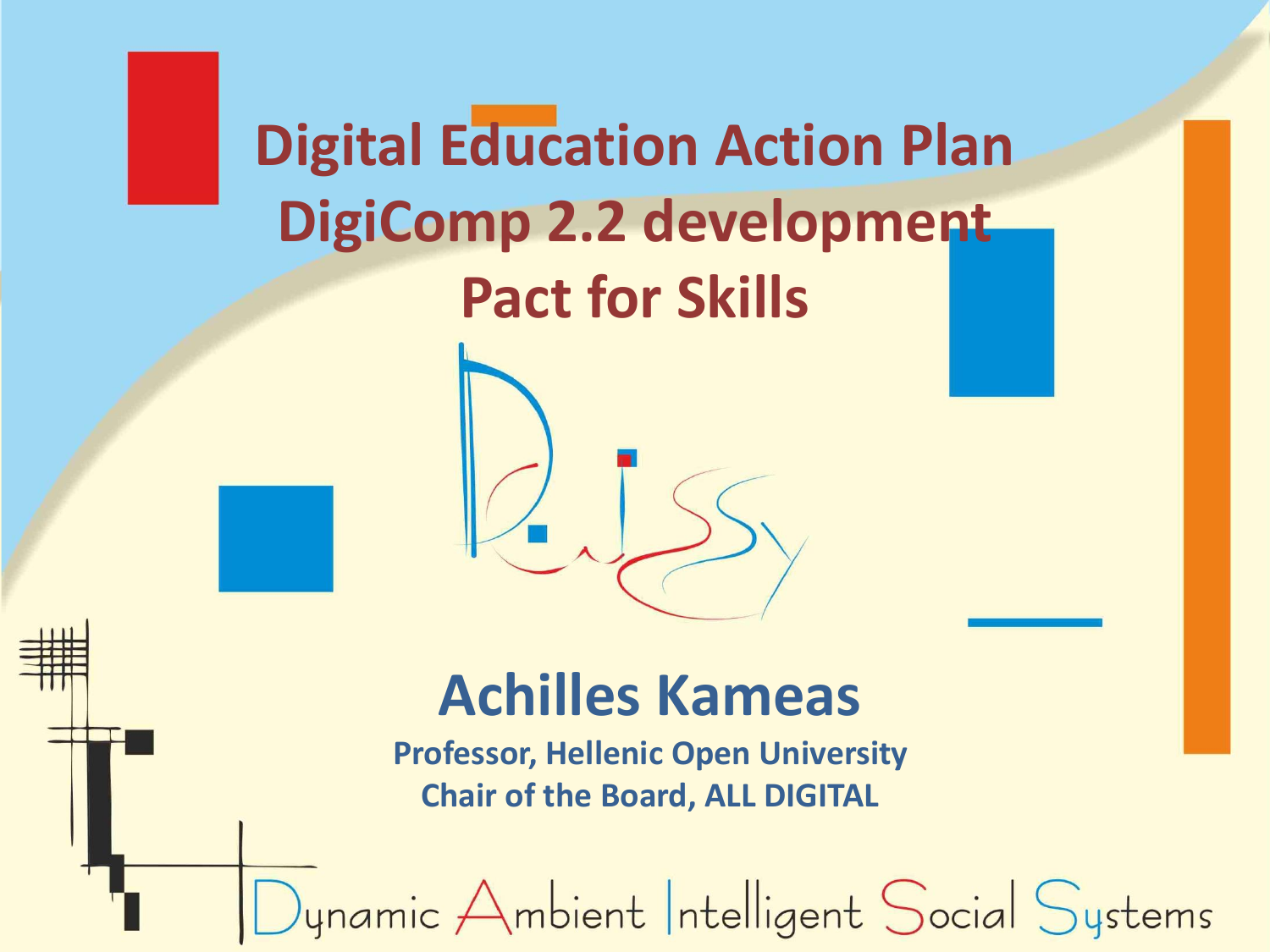## Why digital competences?



Source: Eurostat (2019) – Percentage of individuals, by digital skills level<sup>266</sup>

11/12/2020 Α. ΚΑΜΕΑΣ / DAISSy research group / daissy.eap.gr 2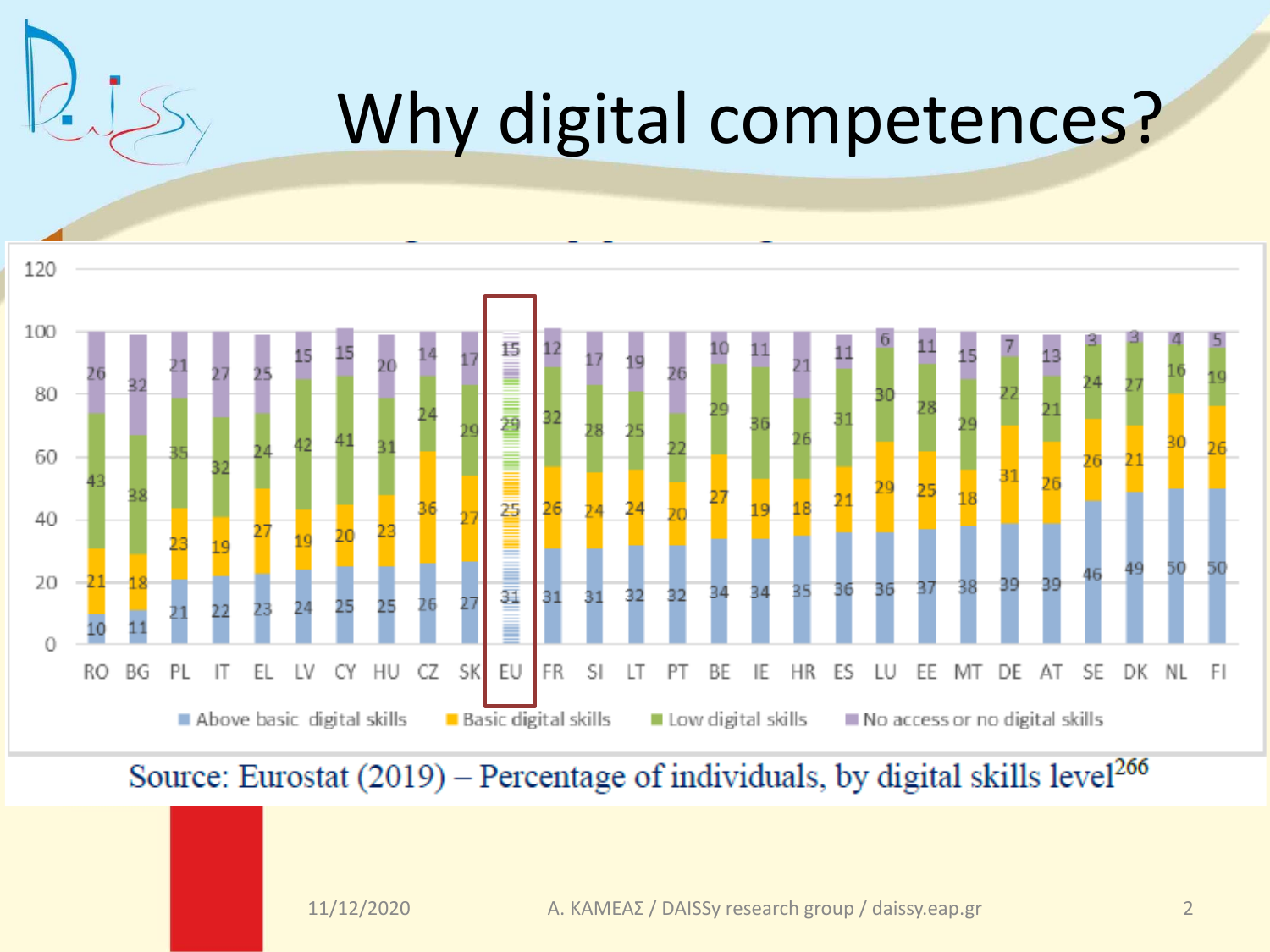## Social exclusion

- Almost half of the European population still lacks basic digital competences, thus facing a severe risk of becoming excluded from the society, because the latter becomes increasingly digitised.
- Social exclusion can appear in different forms, for example:
	- Exclusion from public or private services that are offered online; this may have severe consequences, for example, in the case of social, healthcare, (un)employment and other services
	- **Exclusion from employment or a satisfying career; this may lead to** under-exploitation of one's competences, an unsatisfying life and even poverty
	- Exclusion from social life; this may lead to solitude, depression and marginalisation
- Unfortunately, there is a high probability that a low degree of digital skills will lead all these forms of exclusion to appear simultaneously and this person can be easily marginalised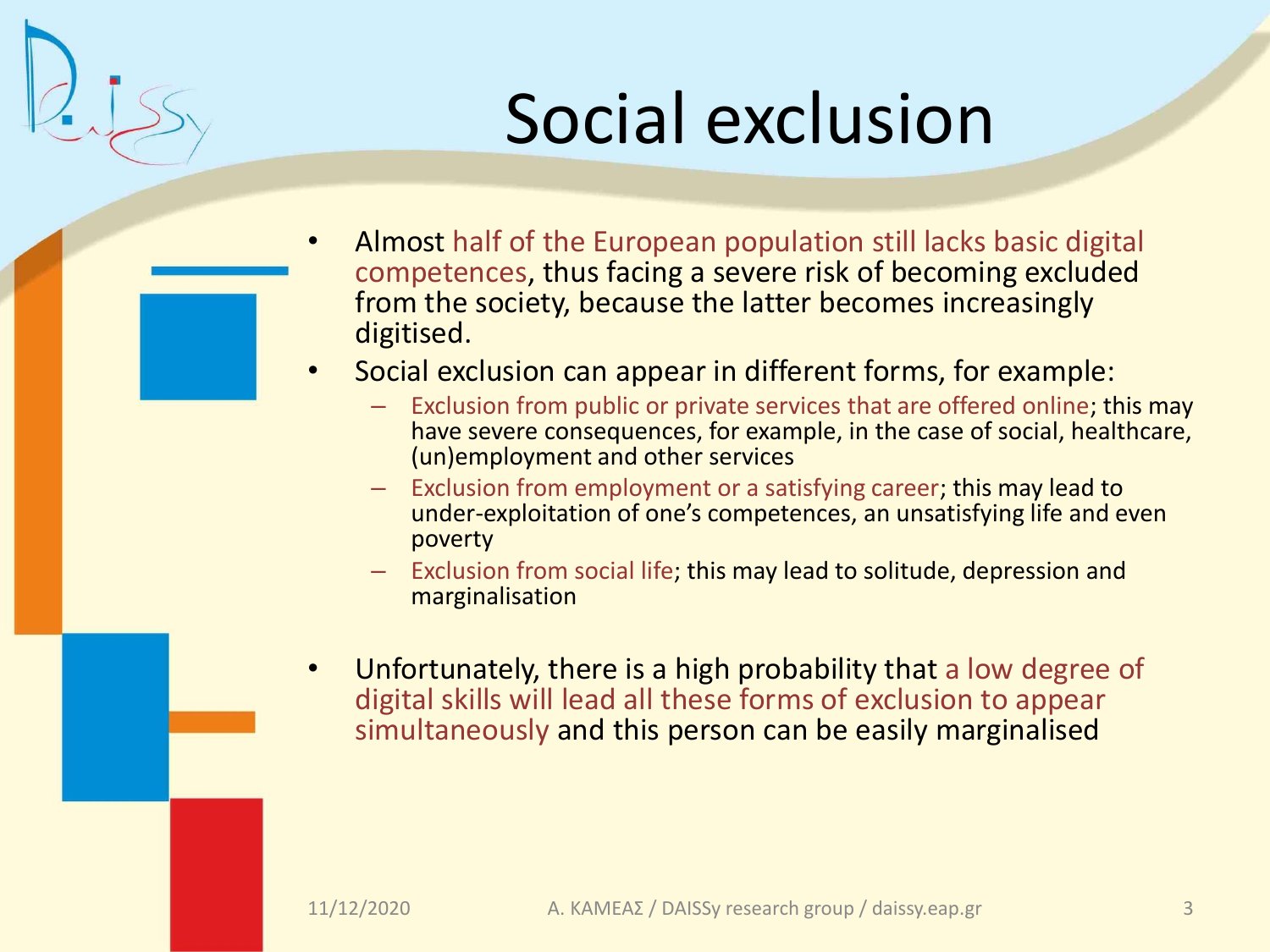## Digital skills poverty

- These people will suffer from "digital skills poverty", because they will be lacking the ability to possess and manage digital information capital.
- The lack of digital skills leads to reduced social potential, which could lead to the negation of rights and opportunities offered by society.
- Moreover, it will be hard for such people to reverse the situation and generate digital information capital, because the lack of digital skills restricts them to the role information consumers.
- But even so, people are unable to access, evaluate or use online information, thus becoming vulnerable to distracting or misleading campaigns, fake news, cyber-bullying, breach of personal privacy etc.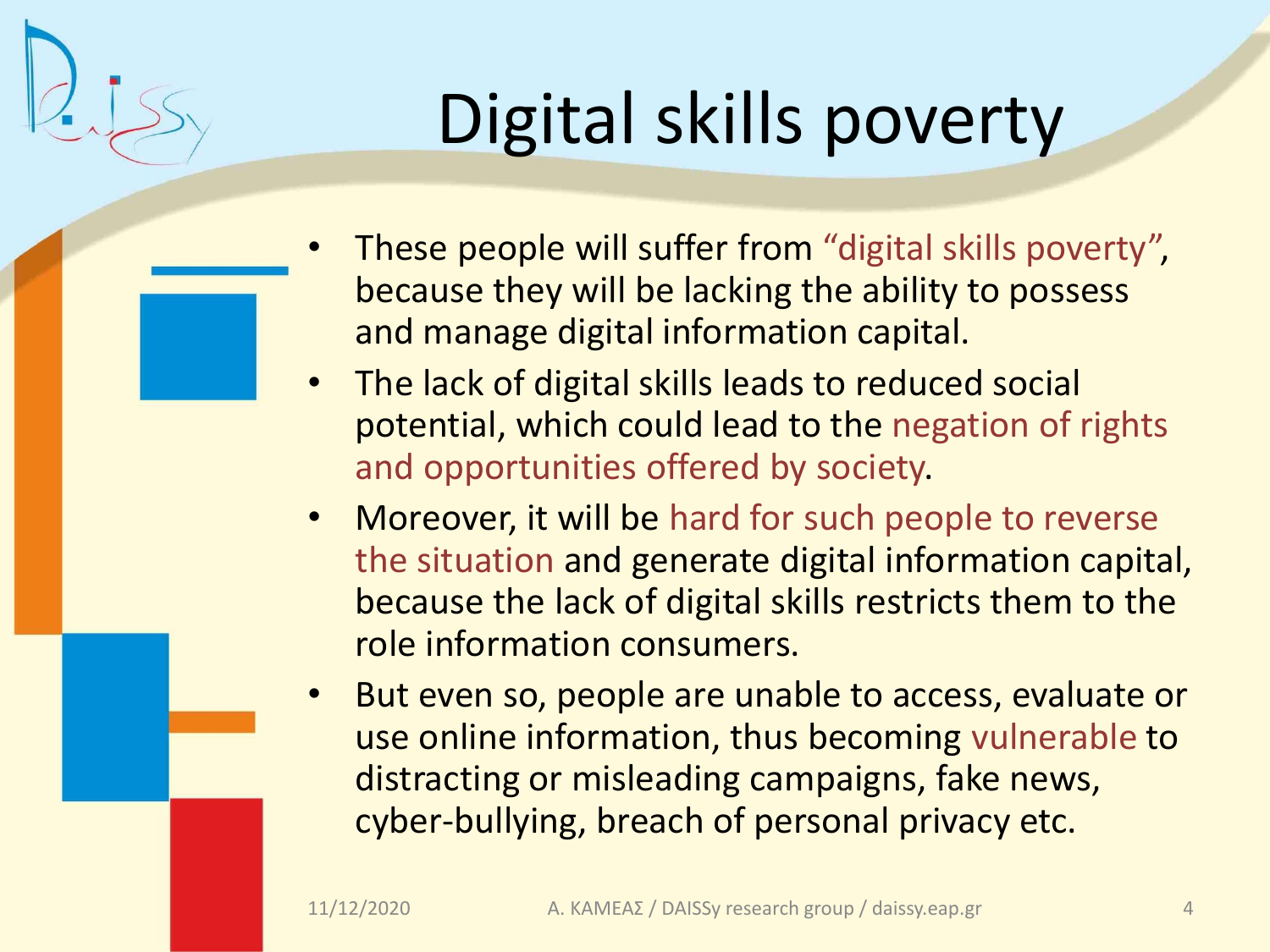## Digital Skills Manifesto

- Digital competences are necessary in all aspects of life, whether they are social or personal, relate to labour or leisure, in any sector, public or private
- Improved citizenship is the primary aim of developing digital competences
- Education and training on digital competences need a more consistent approach and a cohesive European system of delivery
- Read and endorse Manifesto

|  |    |  |                            | <b>ENHANCING</b><br><b>DIGITAL SKILLS</b> |  |  |  |  |  |  |  |
|--|----|--|----------------------------|-------------------------------------------|--|--|--|--|--|--|--|
|  |    |  |                            | <b>ACROSS EUROPE</b>                      |  |  |  |  |  |  |  |
|  |    |  | G                          |                                           |  |  |  |  |  |  |  |
|  |    |  |                            |                                           |  |  |  |  |  |  |  |
|  |    |  |                            |                                           |  |  |  |  |  |  |  |
|  |    |  |                            |                                           |  |  |  |  |  |  |  |
|  |    |  |                            |                                           |  |  |  |  |  |  |  |
|  |    |  |                            | $\boldsymbol{\mathcal{L}}$                |  |  |  |  |  |  |  |
|  |    |  |                            |                                           |  |  |  |  |  |  |  |
|  |    |  |                            |                                           |  |  |  |  |  |  |  |
|  |    |  |                            |                                           |  |  |  |  |  |  |  |
|  |    |  |                            |                                           |  |  |  |  |  |  |  |
|  |    |  |                            |                                           |  |  |  |  |  |  |  |
|  |    |  |                            |                                           |  |  |  |  |  |  |  |
|  |    |  |                            |                                           |  |  |  |  |  |  |  |
|  |    |  |                            |                                           |  |  |  |  |  |  |  |
|  | ä, |  |                            | for enhancing                             |  |  |  |  |  |  |  |
|  |    |  |                            | digital competences                       |  |  |  |  |  |  |  |
|  |    |  |                            | across Europe                             |  |  |  |  |  |  |  |
|  |    |  |                            |                                           |  |  |  |  |  |  |  |
|  |    |  |                            |                                           |  |  |  |  |  |  |  |
|  |    |  |                            |                                           |  |  |  |  |  |  |  |
|  |    |  |                            |                                           |  |  |  |  |  |  |  |
|  |    |  |                            |                                           |  |  |  |  |  |  |  |
|  |    |  |                            |                                           |  |  |  |  |  |  |  |
|  |    |  |                            |                                           |  |  |  |  |  |  |  |
|  |    |  | <b>MORE INFORMATION ON</b> |                                           |  |  |  |  |  |  |  |
|  |    |  | all-digital.org            |                                           |  |  |  |  |  |  |  |
|  |    |  |                            |                                           |  |  |  |  |  |  |  |
|  |    |  |                            |                                           |  |  |  |  |  |  |  |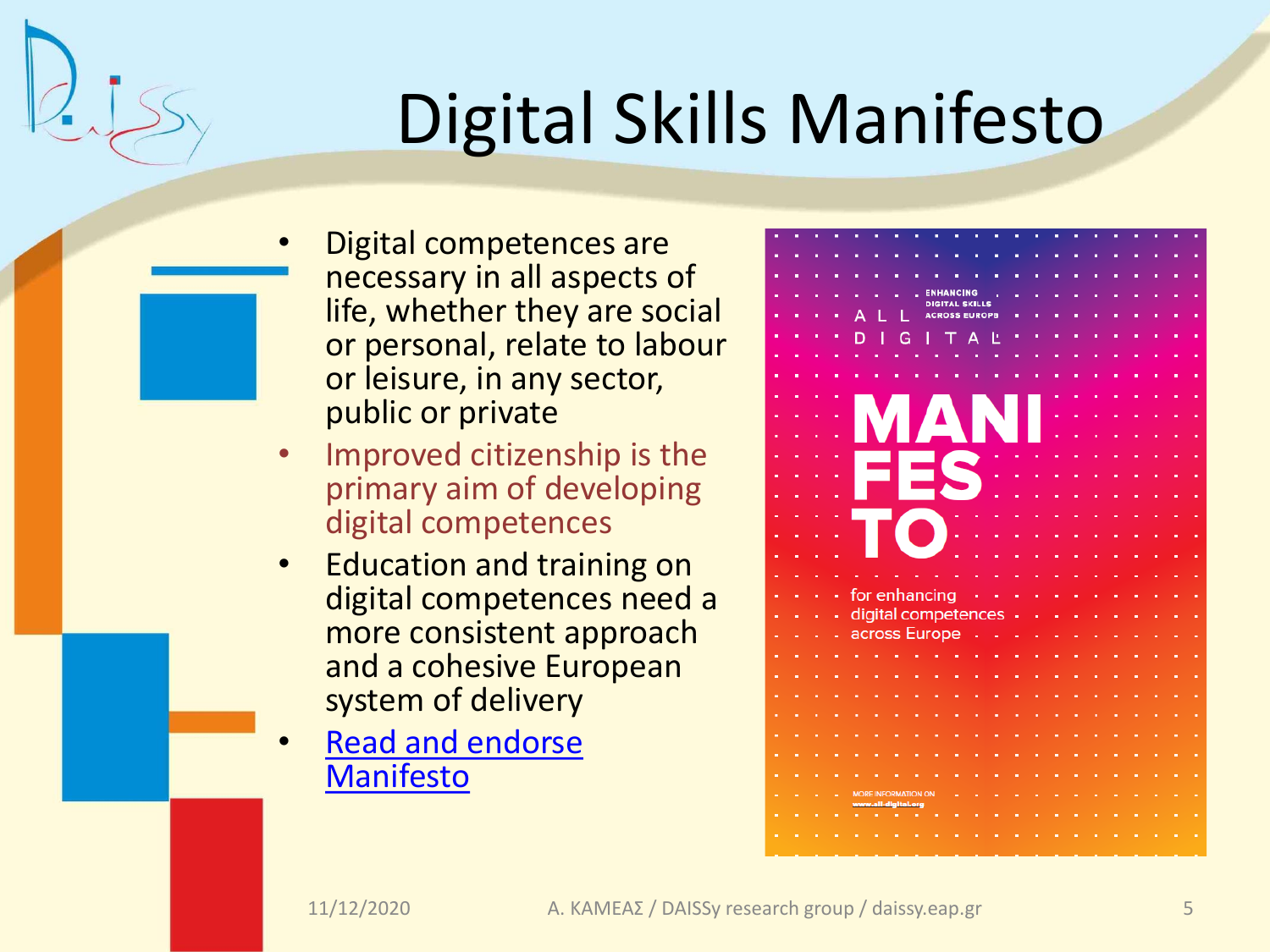## Key principles

- We need enough education and training offer to cover needs at all levels as well as ways to quickly compose new offers when changes in needs are anticipated or identified.
- We have to make the ET offer accessible to all EU citizens, independently of group, location, technology level or access mode.
- The ET offer can be useful and will be used only if it is of high quality, in terms of content, methodology, delivery and usability; adherence to standards can prove to be a valuable ally.
- A common European digital competences validation scheme based on DigComp will enable recognition of digital qualifications and mobility of individuals.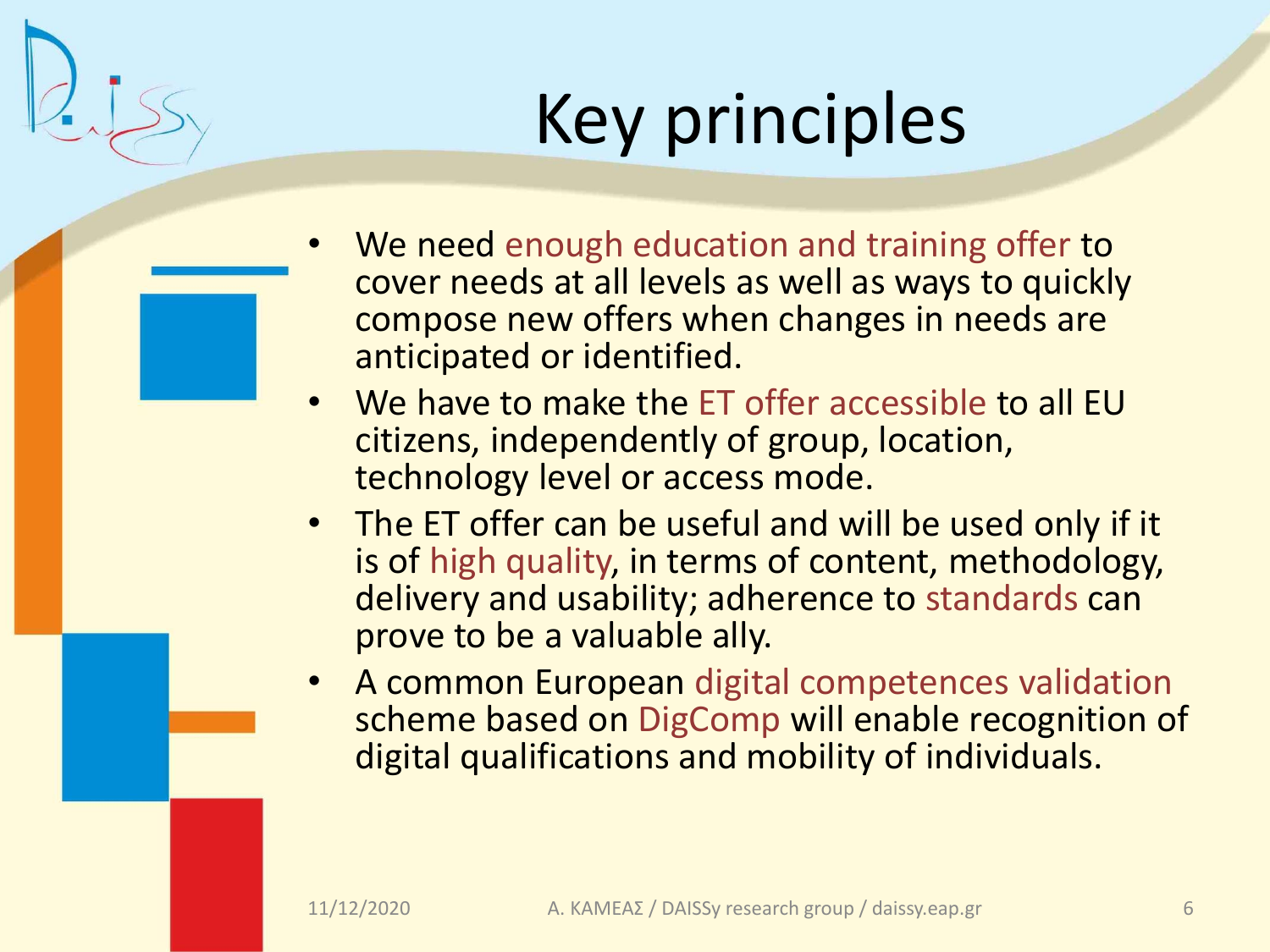### Five main areas

- Education and Training offer
	- Tailored, versatile, qualified
- Access to Education and Training
	- Available, universal, inclusive
- Quality of Education and Training
	- Systematic, measured, recognized
- European homogeneous validation
	- One classification and process
	- Multiple learning pathways and certificates
- Sustainability and development
	- Openness, modularity, governance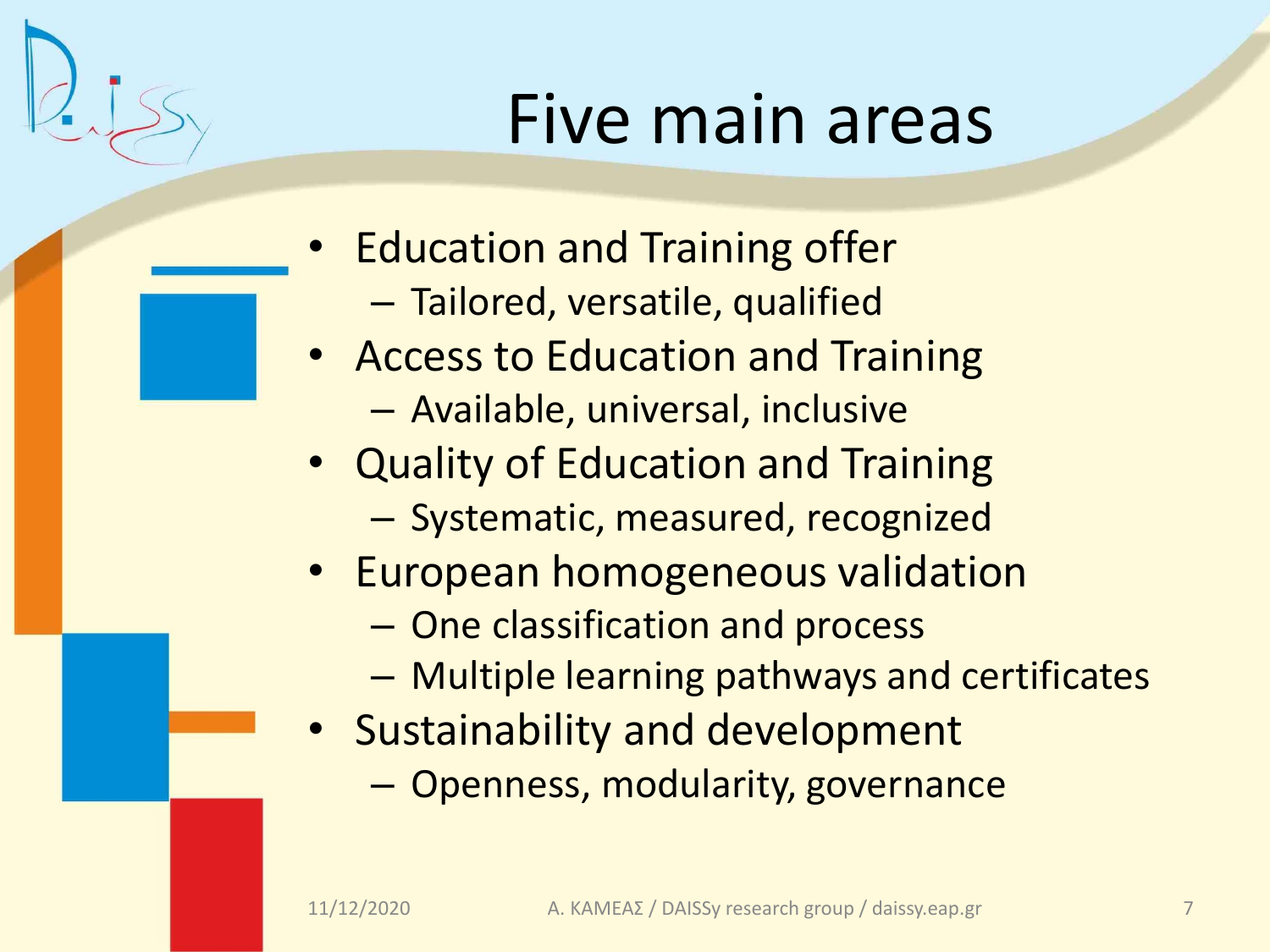#### Digital Education Action Plan

- In her political guidelines, President von der Leyen highlighted the need to unlock the potential of digital technologies for learning and teaching and to develop digital skills for all
- This requires us to rethink how education and training, in all disciplines, are designed and provided to meet the demands of a rapidly changing and increasingly digital world
- Quality and inclusive education today should be informed by the needs of our current and future society

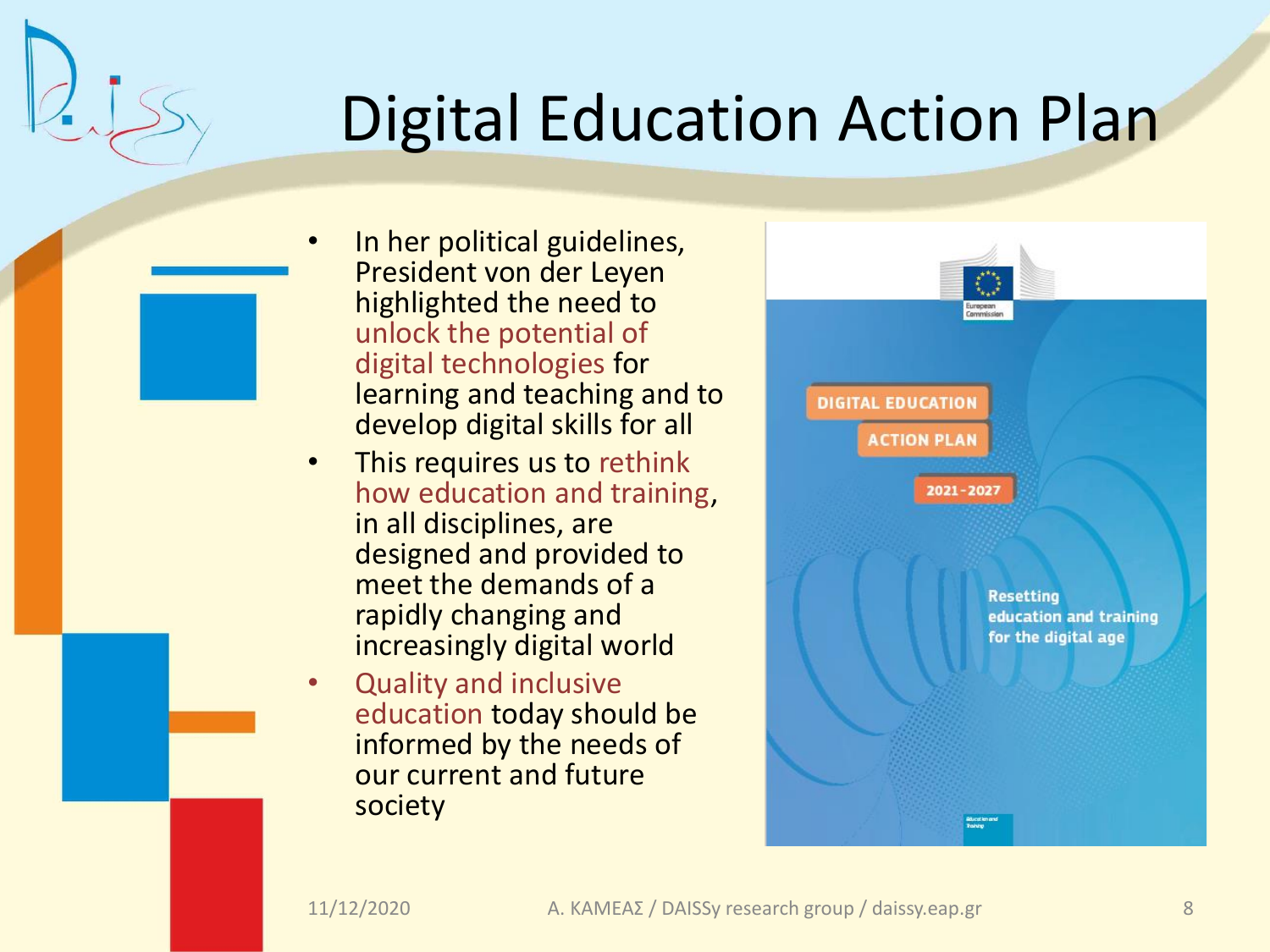## Guiding principles

- Make reality for all high quality, accessible and inclusive digital education and training, which respects the protection of personal data and ethics
- Access to digital education has to be guaranteed, independent of the environment in which it takes place
- Digital education will play a pivotal role in increasing equality and inclusiveness
- Digital competence should be a core skill for all educators and training staff
- Digital literacy is essential for life in a digitalized world
- Basic digital skills should become part of the core transferable skills that any citizen should have
- To support competitiveness, we need people to have the latest advanced digital skills to support the twin digital and green transitions of society
- Invest in lifelong learning by promotion, provision and recognition of upskilling and re-skilling for the digital economy
- There is a need for high-quality education content to boost the relevance, quality and inclusiveness of European education and training at all levels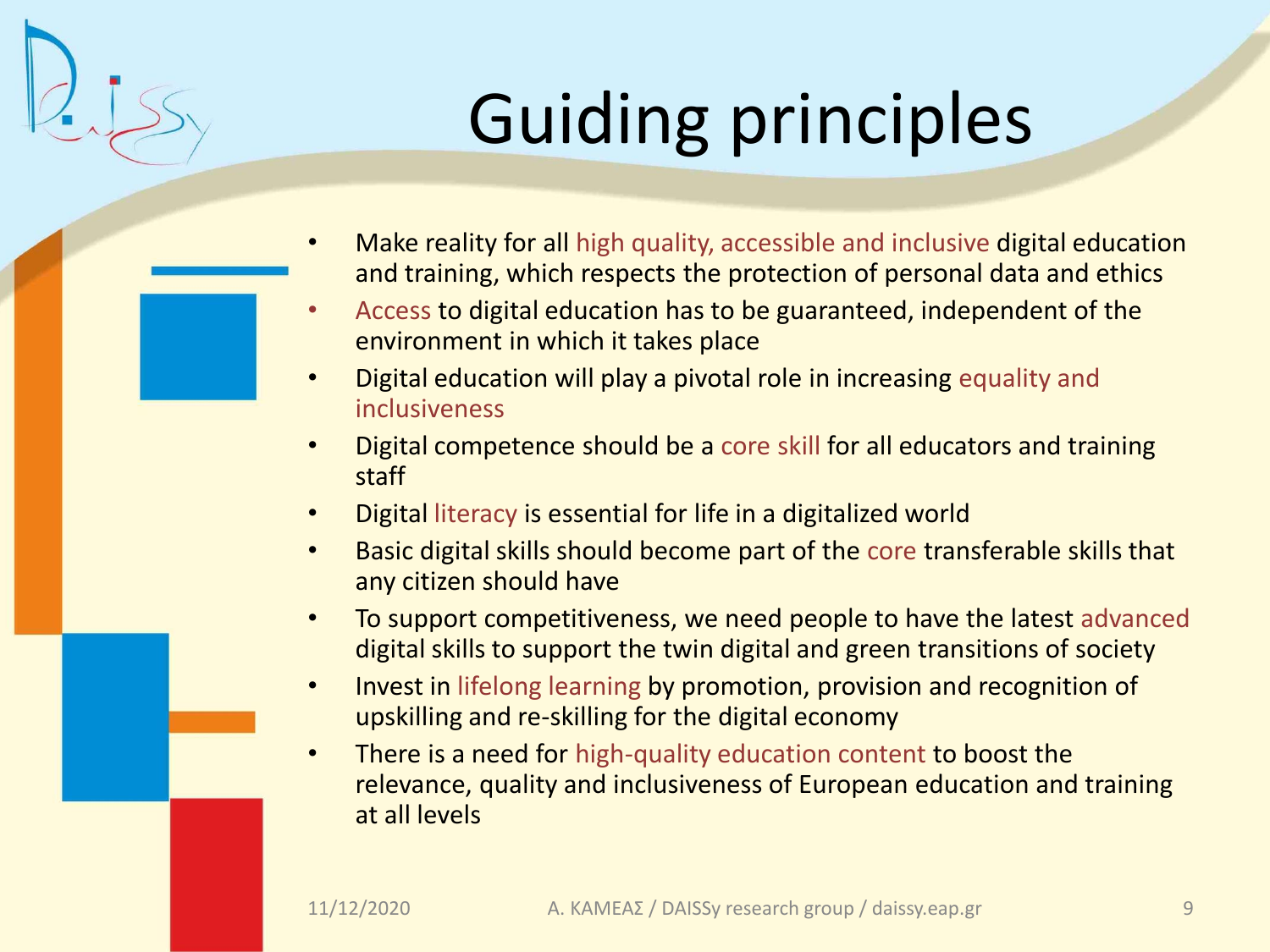



The Digital Education Action Plan (2021-2027) has two strategic priorities: To foster a high-performing digital To enhance digital skills and 2 education ecosystem, we need: competences for the digital age: • infrastructure, connectivity and digital equipment • support the provision of basic digital skills and competences from an early age: • effective digital capacity planning and  $\triangleright$  digital literacy, including management of development, including effective and up-to-date information overload and recognising disinformation organisational capabilities  $\triangleright$  computing education · digitally-competent and -confident educators ► good knowledge and understanding of and education & training staff data-intensive technologies, such as Al . high-quality content, user-friendly tools . boost advanced digital skills: enhancing the number and secure platforms, respecting privacy and of digital specialists and of girls and women in digital ethical standards studies and careers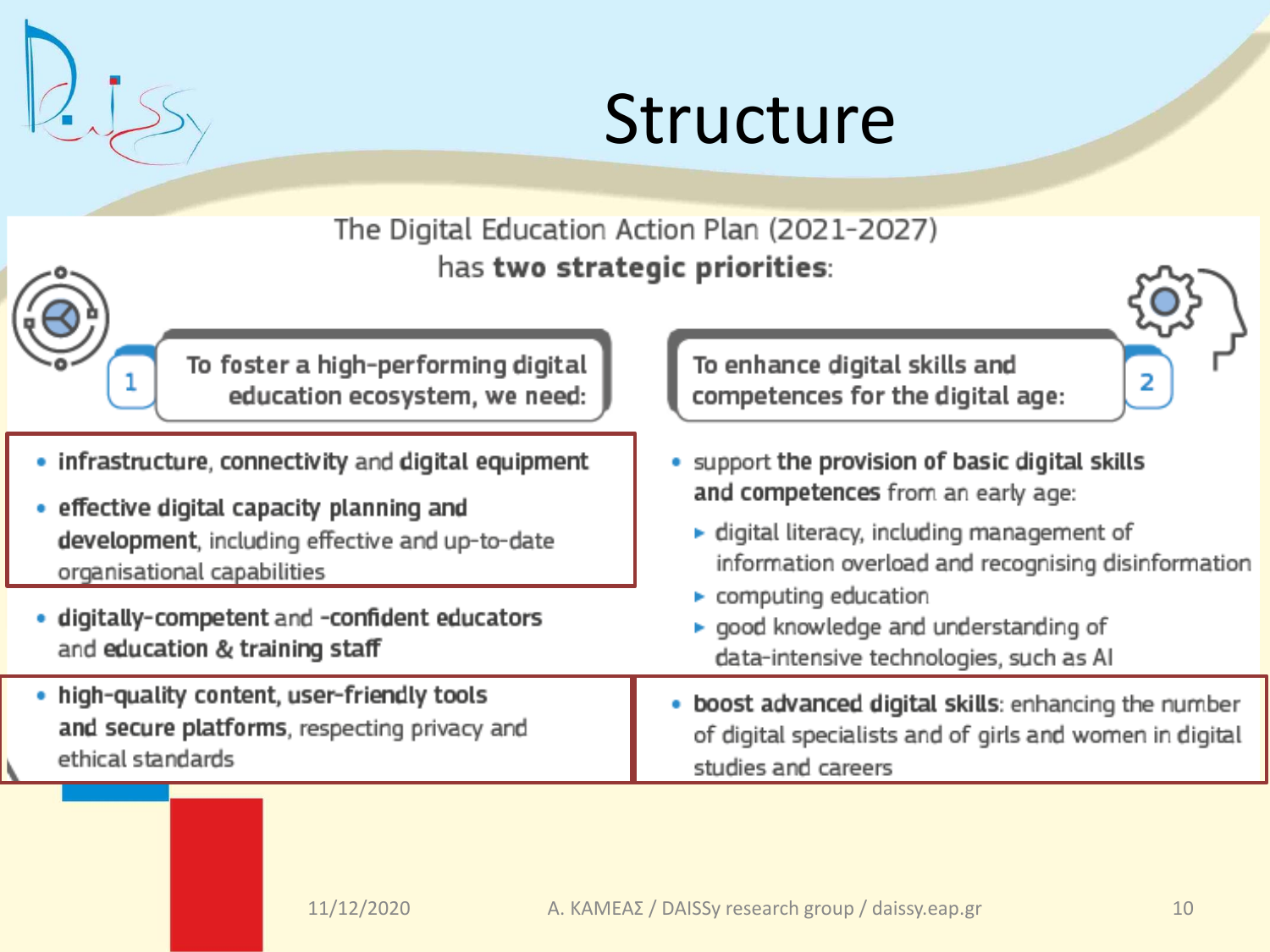### Actions

Launch a Strategic dialogue with Member States to facilitate successful digital education

- Make recommendations for online/distance learning in primary & secondary education
- Develop a European Digital Education Content Framework and check feasibility of a European exchange platform to share certified online resources and link existing platforms
- Launch a Connectivity4Schools initiative and encourage Member States uptake of EU support for broadband, internet access and digital tools like **SELFIE for Teachers**
- Develop ethical quidelines on artificial intelligence (AI) and data usage in teaching and learning and support-related research & innovation activities through Horizon Europe.

Develop common guidelines to foster digital literacy and fight disinformation

- Include AI and digital skills in the European Digital Competence Framework; support the development of Al learning resources for education & training providers
- Develop a European Digital Skills Certificate recognised by governments, employers and other stakeholders across Europe
- Make recommendations on improving digital skills provision and introduce an EU target for student digital competence
- Promote advanced digital skills development; scale up Digital Opportunity traineeships and encourage female participation in STEM

**ACTIONS TO TAKE**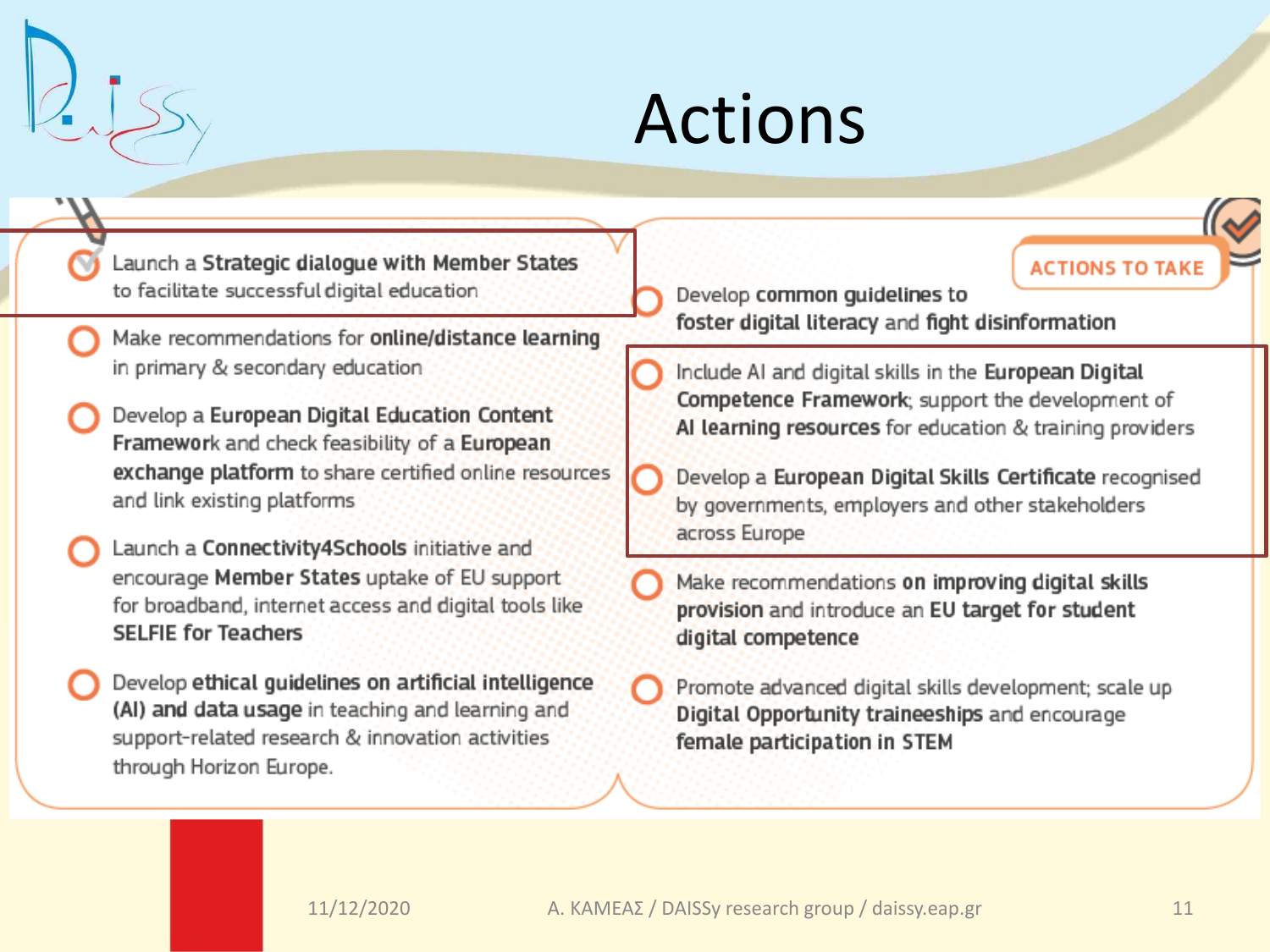### European Digital Skills **Certificate**

- Demand for digital skills will grow with skills in demand ranging from basic to advanced, and including AI, data literacy, supercomputing and cybersecurity
- All Member States face shortages of digital experts, including data analysts, cybersecurity analysts, software developers, digital accessibility specialists and machine-learning experts
- Need for a European Digital Skills Certificate (EDSC) that may be recognized and accepted by governments, employers and other stakeholders across Europe
- This would allow Europeans to indicate their level of digital competences, corresponding to the Digital Competence Framework proficiency levels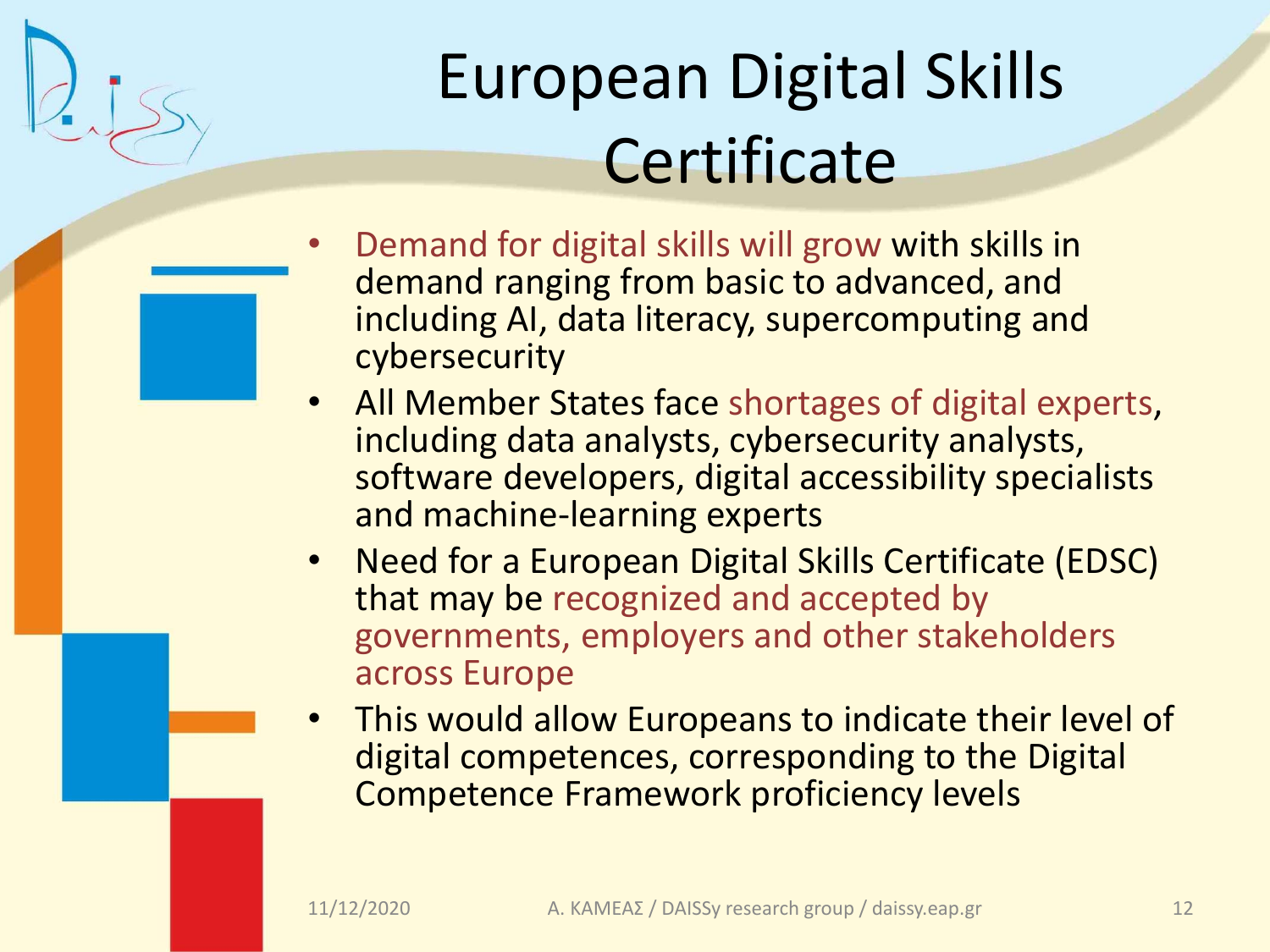## DigComp

- The DigComp framework describes the most important competences people need to have to participate in the digital world
- 'DigComp into action', a guide for stakeholders presenting 38 inspiring examples of DigComp adoption and use from all over Europe, was released in May 2018
- **DigComp is taken up in more** than 16 Member States, for curricula review, student assessment, employability and digital skills strategies and policies

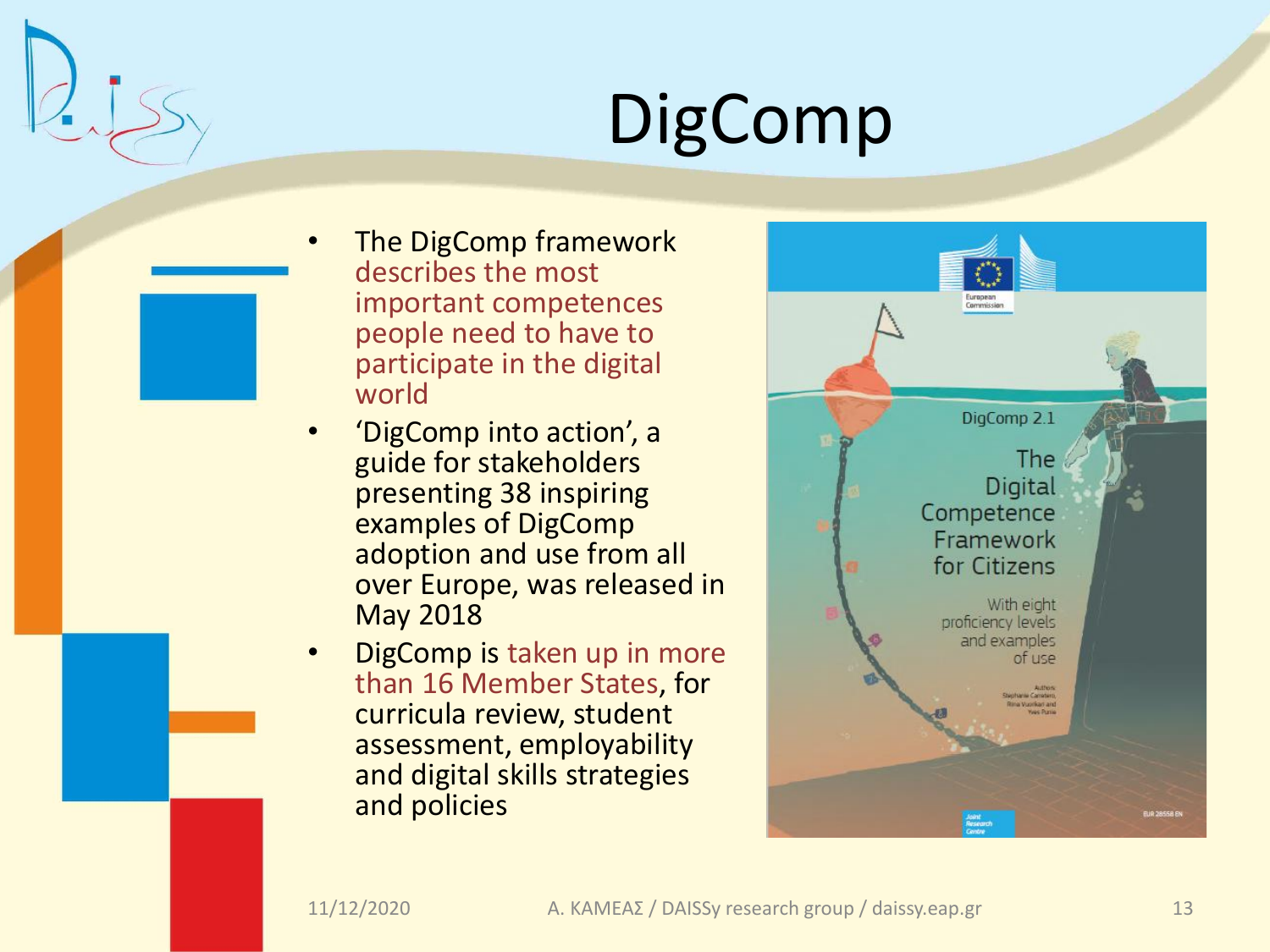#### Structure

- 5 areas
- 21 competences
- Infinite learning paths
- 8 proficiency levels
	- Complexity of tasks
	- Autonomy
	- Cognitive domain

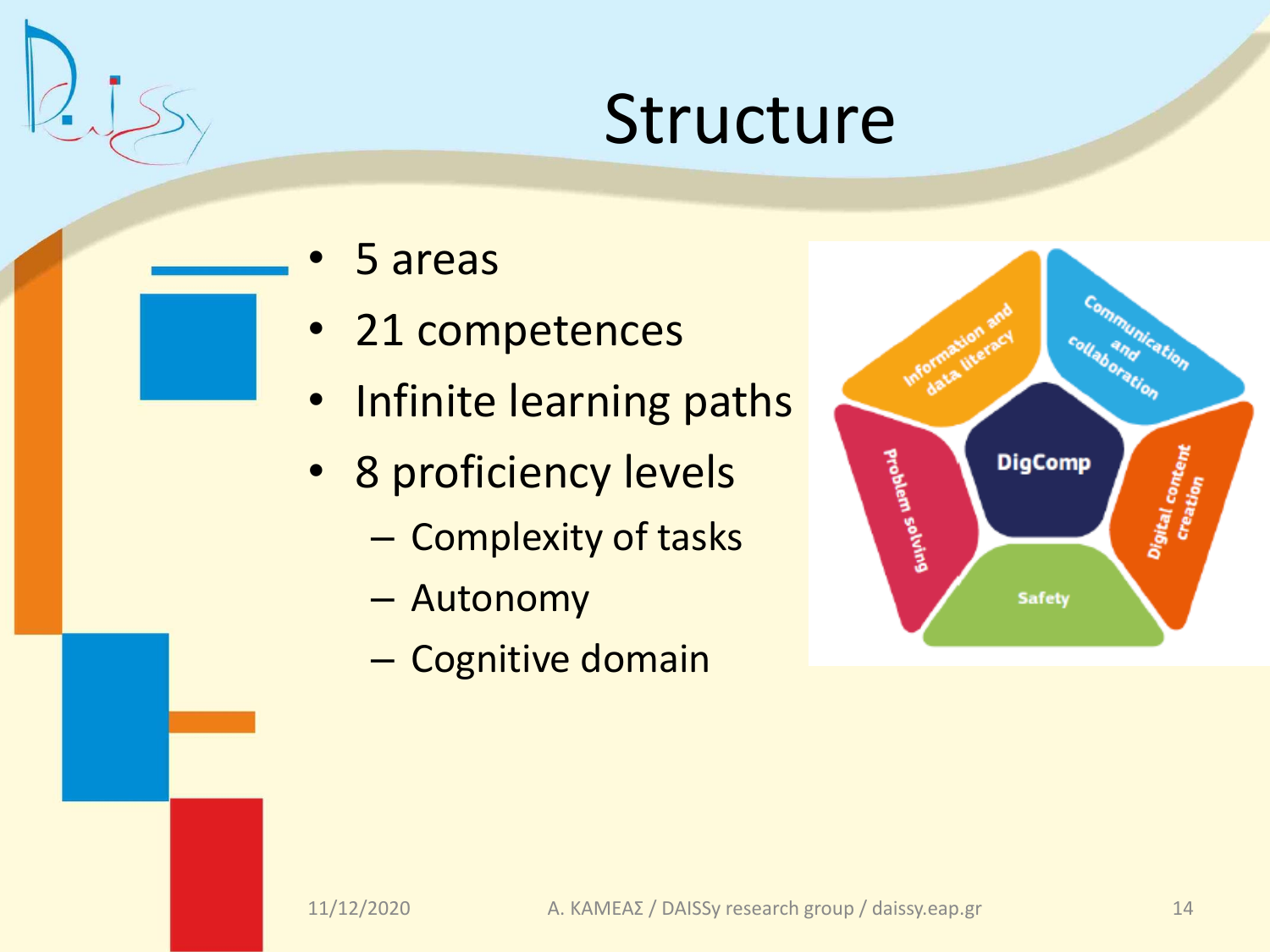### Future developments

- Further work will concentrate on developing an approach to combine DigComp with other related frameworks such as EntreComp and on finalising a reliable and validated selfassessment instrument for DigComp.
- An updated version, i.e. DigComp 2.2 is foreseen with new examples covering emerging trends (e.g. fake news) and technologies (e.g. AI and data-related skills), amongst others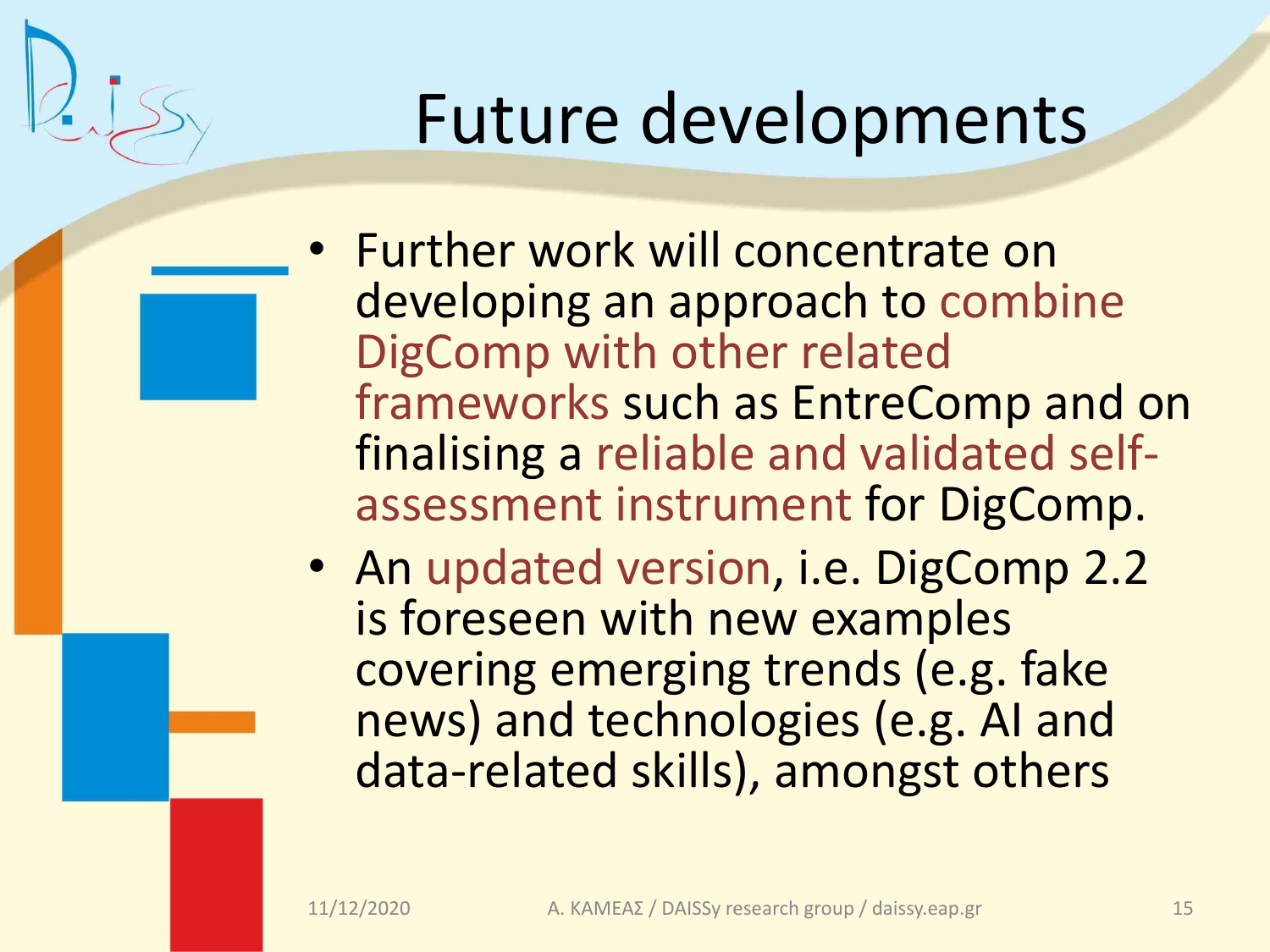## Pact for Skills

The right to quality and inclusive education and training and lifelong learning is the first principle of the European Pillar of Social Rights, while the fifth principle of the Pillar gives workers a right to training



Promoting a culture of lifelong learning for all



**Building strong skills** partnerships



**Monitoring skills supply/** demand and anticipating skills needs



**Working against** discrimination and for gender equality and equal opportunities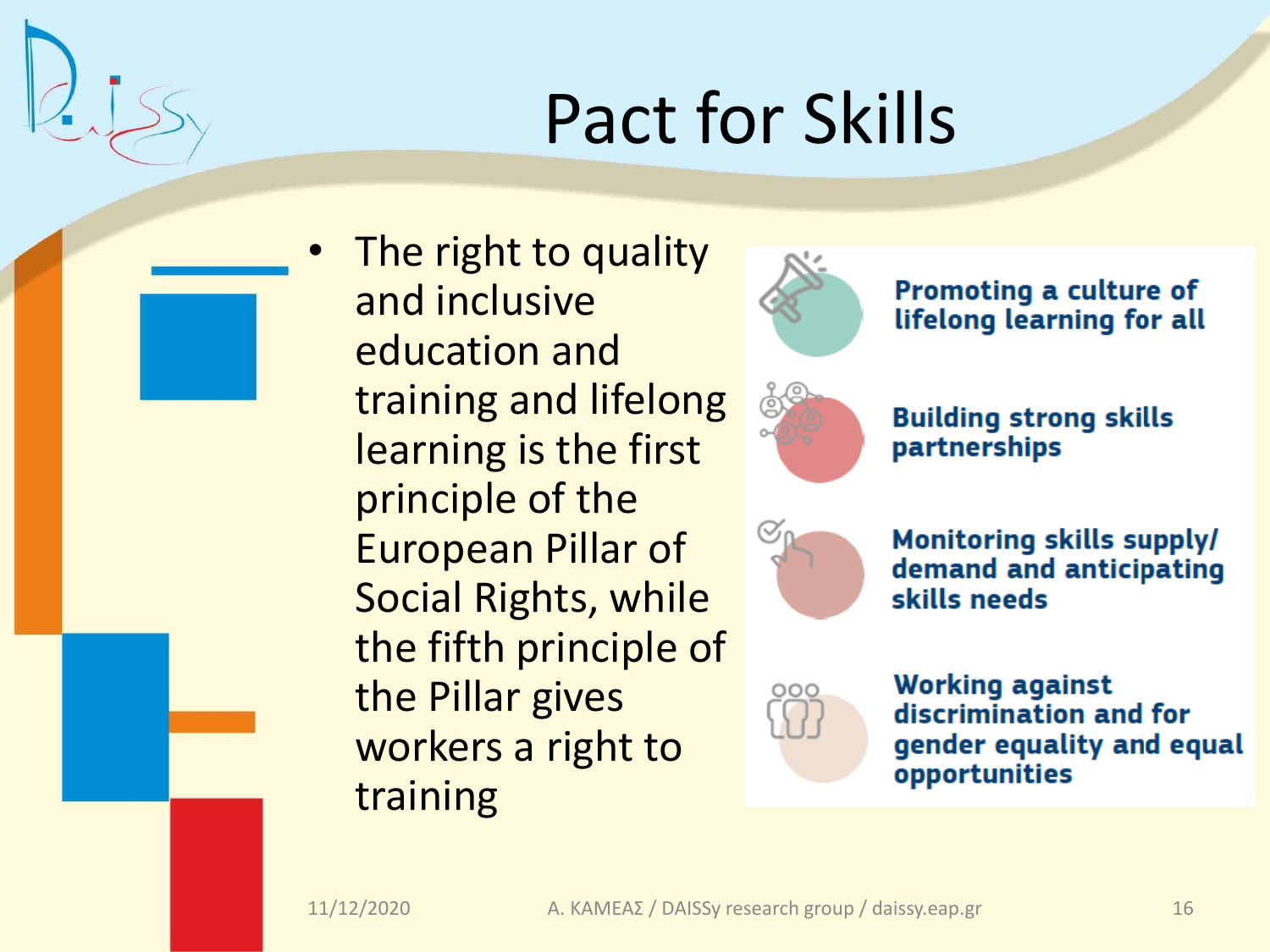| Promoting a culture of lifelong learning for all                                                                                                                                                                                                               |                                                                                                                                                                                                                        |  |  |  |  |  |  |  |
|----------------------------------------------------------------------------------------------------------------------------------------------------------------------------------------------------------------------------------------------------------------|------------------------------------------------------------------------------------------------------------------------------------------------------------------------------------------------------------------------|--|--|--|--|--|--|--|
| The organisation promotes the skills of its people as essential for its success.<br>Employers and workers are made aware of the value and benefits of upskilling and reskilling and are<br>motivated to improve constantly their knowledge and skills.         |                                                                                                                                                                                                                        |  |  |  |  |  |  |  |
| The action is developed for and with workers and is supported from all management levels.<br>Guidance and career development support are available.                                                                                                            |                                                                                                                                                                                                                        |  |  |  |  |  |  |  |
| Appropriate financial resources are deployed.<br>There is regular monitoring and quality assessment.<br>Special attention is put on upskilling and reskilling of disadvantaged groups including older workers and<br>۰<br>adults struggling with basic skills. |                                                                                                                                                                                                                        |  |  |  |  |  |  |  |
| 49<br>There is support for management and staff to learr<br><b>Building strong skills partnerships</b><br>information on upskilling or reskilling opportunities.                                                                                               |                                                                                                                                                                                                                        |  |  |  |  |  |  |  |
| There are financial and non-financial incentives To<br>employers and staff.<br>Dedicated support (e.g. tools, services and funding) i<br>and sectoral organisations.<br>create and sustain a learning culture in the organisation                              | A wide range of stakeholders are involved, notably social partners, training providers, public authorities,<br>researchers, public or private employment services, chambers of commerce and other intermediary bodies, |  |  |  |  |  |  |  |
| towards concrete actions that will enable people to keep, change and find new jobs.<br>The partnership cooperates on European, or national, or regional or local level, as appropriate.                                                                        | Partnership in an industrial ecosystem is open to all relevant stakeholders to pool expertise and resources                                                                                                            |  |  |  |  |  |  |  |
| Shared responsibility and a proactive role of each partner is ensured.                                                                                                                                                                                         | Cross-sectoral cooperation is supported between relevant partnerships in sectors/industrial ecosystems.                                                                                                                |  |  |  |  |  |  |  |
| quality of the training offer including quality of teachers/trainers and of the training programmes.<br>The partnership builds its action on tested tools but also develops innovative solutions.                                                              | The members of the partnership have an open dialogue, and share and exchange knowledge to ensure high                                                                                                                  |  |  |  |  |  |  |  |
| 11/12/2020<br>A. KAMEAΣ / DAISSy research group / daissy.eap.gr                                                                                                                                                                                                | 17                                                                                                                                                                                                                     |  |  |  |  |  |  |  |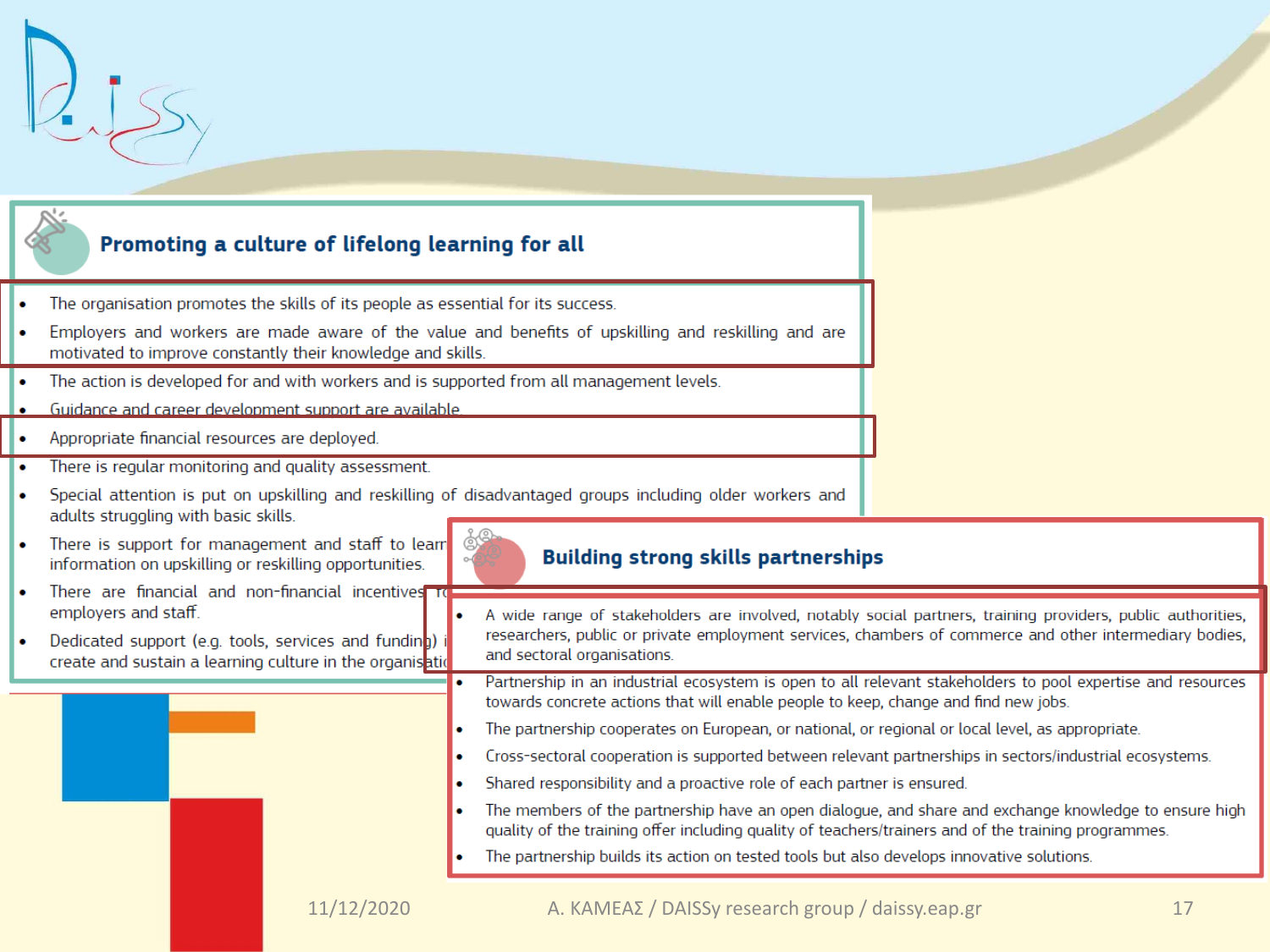|                                                                                                                                                  | Monitoring skills supply/demand and anticipating skills needs                                                                                                                                                                                                                                                                                       |  |  |  |  |  |  |
|--------------------------------------------------------------------------------------------------------------------------------------------------|-----------------------------------------------------------------------------------------------------------------------------------------------------------------------------------------------------------------------------------------------------------------------------------------------------------------------------------------------------|--|--|--|--|--|--|
| are clearly communicated to individuals.                                                                                                         | Skills demand and supply of (job-related and transversal) skills are regularly monitored and the skills needs                                                                                                                                                                                                                                       |  |  |  |  |  |  |
| Skills anticipation takes into account the need to support the digital and green transitions and the<br>۰<br>consequences of demographic change. |                                                                                                                                                                                                                                                                                                                                                     |  |  |  |  |  |  |
| Monitoring of skills demand and supply looks at skills needs for workforce and companies at regional,<br>national and European level.            |                                                                                                                                                                                                                                                                                                                                                     |  |  |  |  |  |  |
| ۰<br>information on the skills needs.<br>Skills anticipation takes account of<br>۰<br>The monitoring mechanism includes                          | Skills anticipation includes the fast channes on the labour market and provides relevant and timely<br><u>000</u><br>Working against discrimination and for gender equality and equal<br>$\{ \}$<br>opportunities                                                                                                                                   |  |  |  |  |  |  |
| The action is built on the identified $\blacksquare$                                                                                             | Equal opportunities are actively promoted through the action, regardless of gender, racial or ethnic origin,<br>religion or belief, disability, age or sexual orientation;                                                                                                                                                                          |  |  |  |  |  |  |
|                                                                                                                                                  | The action provides access to high quality upskilling/reskilling opportunities to everyone in the target<br>population, regardless of gender, racial or ethnic origin, religion or belief, disability, age or sexual<br>orientation.<br>Validation and recognition of acquired skills (including micro credentials) are incorporated in the action. |  |  |  |  |  |  |
|                                                                                                                                                  | The needs and capacities of individuals are taken into account, including their personal and vocational needs<br>(e.g. mid-life career change);                                                                                                                                                                                                     |  |  |  |  |  |  |
|                                                                                                                                                  | The action is flexible, modular and when possible provided through tools (including digital tools) ensuring<br>access to learning to all working age people.                                                                                                                                                                                        |  |  |  |  |  |  |
|                                                                                                                                                  | 11/12/2020<br>A. KAMEAΣ / DAISSy research group / daissy.eap.gr<br>18                                                                                                                                                                                                                                                                               |  |  |  |  |  |  |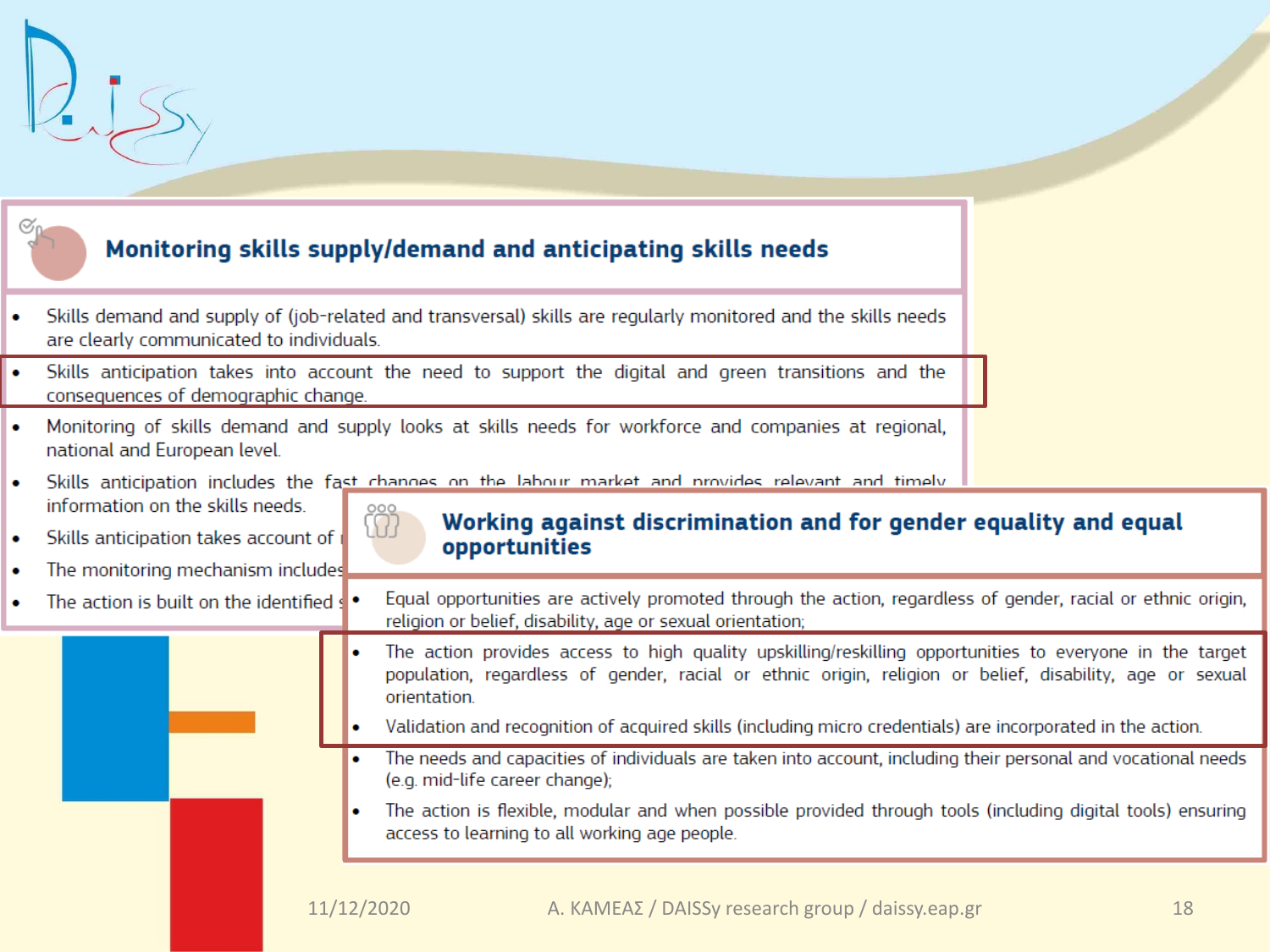# You can be part of the change

#### **CoP on DigComp**

- raise issues, join discussions, participate in working groups, exchange materials and experience, access good practices, learn from peers and be informed about the latest developments concerning DigComp
- [Join DigComp](https://all-digital.org/invitation-to-digcomp-community-of-practice-cop/) CoP
- [digcomp@all-digital.org](mailto:digcomp@all-digital.org)

#### **CoP on Certification**

- aims to discuss the objectives and means to achieve a European Certificate of Digital Competences as it is described in the Digital Education Action Plan 2020-27
- **[Join Certification CoP](https://all-digital.org/join-certification-cop/)**
- [certificate@all-digital.org](mailto:certificate@all-digital.org)